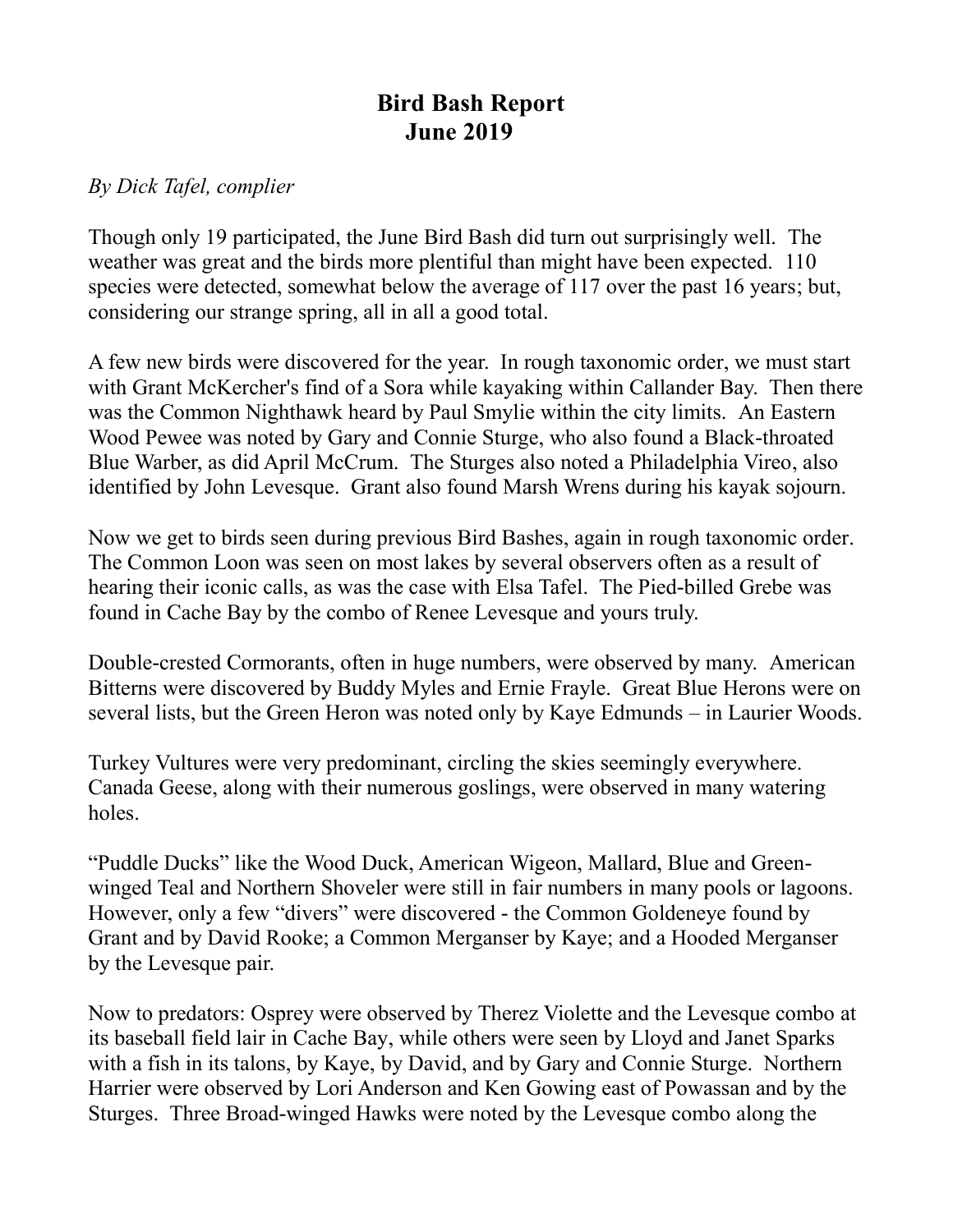north highway, while others were noted by the Anderson pair and by the Sturges. The Sturges also spotted the Bald Eagle, as did the Levesque pair. American Kestrel were fairly widely distributed.

Ruffed Grouse were found by the Sparks and by Kaye. Sandhill Cranes were noted solely by Ernie.

Killdeer were on the lists of Kaye, the Sturges, and the Levesque pair, the latter the only ones to spot a second shorebird, the Spotted Sandpiper.

As usual, Ring-billed Gulls were pretty widespread - over 600 were in a field east of Powassan observed by the Anderson combo - but Herring Gulls were noted only by David, the Sturges, the Sparks, and the Levesque pair who also noted Black Terns and Caspian Terns at Cache Bay, with Caspian Terns spotted also by Grant and by Kaye.

Rock Doves were ubiquitous as always, though, as observed by the Levesque duo, all had disappeared for the night by about 8:00 p.m. Mourning Doves were upon many lists.

A Black-billed Cuckoo was well observed by the Levesque pair on Cook Mills Road off Hwy 11 North.

A Barred Owl was noted by Pam and Pete Handley and by the Anderson duo.

Whip-poor-wills were heard by yours truly not far from his home. No Chimney Swifts were observed.

Ruby-throated Hummingbirds were upon many lists, as were Belted Kingfishers.

Yellow-bellied Sapsuckers were noted by David, the Sparks and the Sturges. The Hairy Woodpecker was quite widespread, but the Downy found only by a few, including John. Pileated Woodpeckers were noted by the Handleys and by the Sturges. Northern Flickers were fairly common.

Getting now to the flycatchers: the Alder was on the Levesque pair's and David's lists, as was the Great Crested, seen also by the Sparks and by Grant and Shirley McKercher. Eastern Phoebes and Eastern Kingbirds were upon many lists. However, no Least Flycatchers were noted.

Warbling Vireos were identified by the McKerchers, while Red-eyed Vireos were everywhere. Blue-headed Vireos were observed by the Levesque pair.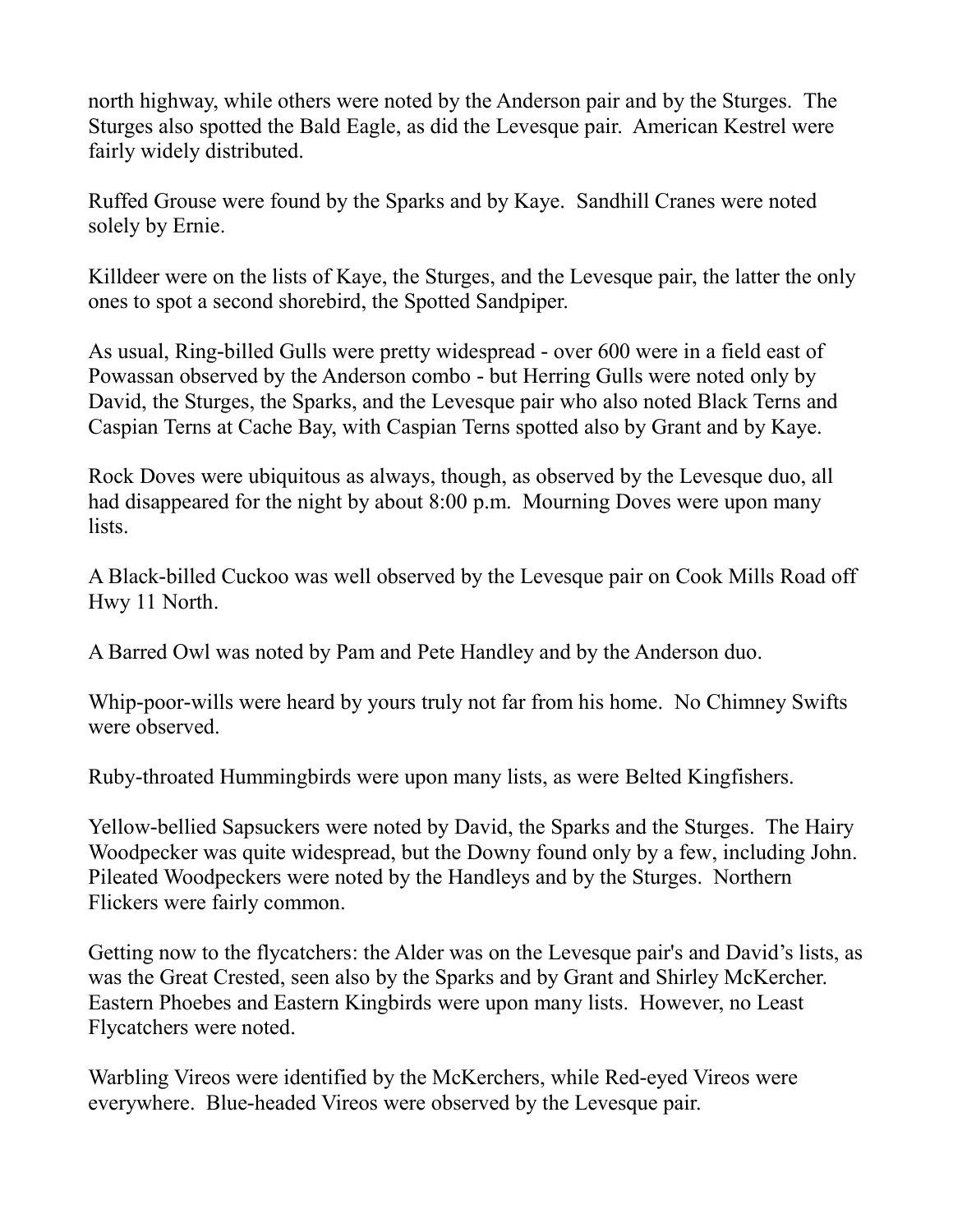A Canada Jay was spotted by the Levesque combo on Riding Stable Road. Blue Jays were all over the place, as were American Crows and Common Ravens.

Tree and Barn Swallows were by far the most common swallows, but Bank and Northern Rough-winged in small numbers were noted by the Levesque pair, who, along with the Anderson duo, also identified Cliff Swallows.

Black-capped Chickadees were very common, as were Red-breasted Nuthatches, but White-breasted Nuthatches were discovered only by Therez, by David and by the McKerchers.

Singing Winter Wrens were noted by April, the Levesque duo and by the Sturges. The latter pair also found the Ruby-crowned Kinglet, as did Kaye.

Now for thrushes: Eastern Bluebirds were enjoyed by the Sturges, the Sparks, the Anderson duo and by Ernie. Other than the American Robin, the Veery seemed to be the most common thrush. Both were noted by many. Swainson's, Hermit and Wood Thrushes were all noted by the Levesque duo. The Hermit Thrush was also noted by David, as was the Wood Thrush, which was also on the list of the Sturges.

Gray Catbirds were found by many, as were Brown Thrashers. European Starlings were among the most common of all our birds.

Cedar Waxwings had certainly arrived, though somewhat later than usual, and were observed by many.

Now to the lovely warblers which were harder to find in the thicker foliage, but still noted in fairly large numbers. Enjoyed by many participants were Nashville, Yellow, Chestnut-sided, Black-throated Green, Blackburnian, Pine, Black and White, American Redstart, Ovenbird (everywhere), Northern Waterthrush, Mourning, Yellow-rumped and Common Yellow-throat.

Scarlet Tanager – this exotic species was noted solely by the Sturges.

As to sparrows: Chipping, Savannah, Song, and White-throated were all quite common. But no one identified a Swamp or a Vesper, both of which were somewhere around.

Rose-breasted Grosbeaks were identified by the Levesque duo, the Sparks, and the Sturges. An Indigo Bunting was noted by the Levesque pair on Marsh Drive.

Bobolinks were spotted by Ernie, David, the Sturges and the Levesque duo.